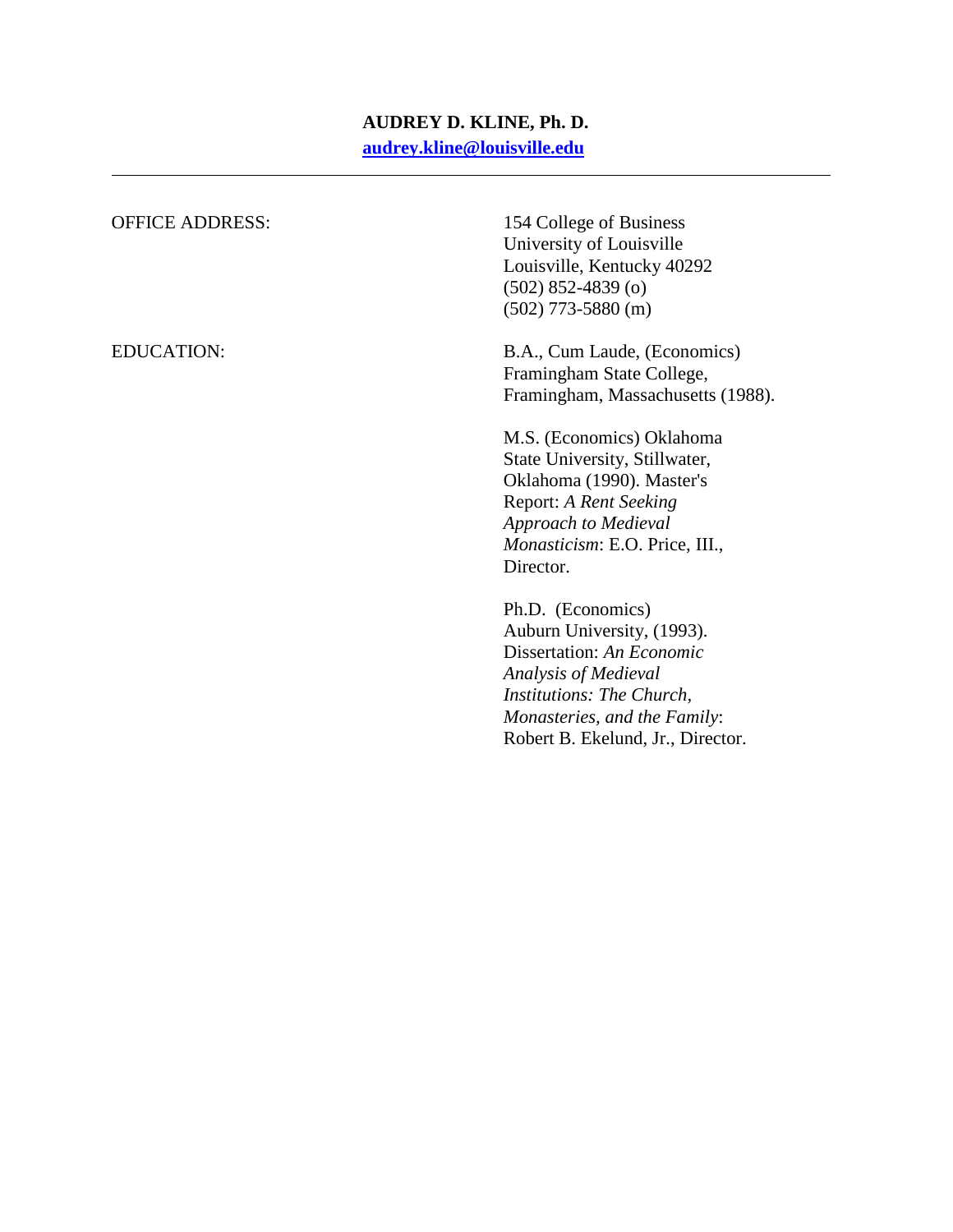# EMPLOYMENT

| August 1999 - Present        | <b>Associate Professor</b><br>Department of Economics<br><b>College of Business</b><br>University of Louisville                                                                                                                            |
|------------------------------|--------------------------------------------------------------------------------------------------------------------------------------------------------------------------------------------------------------------------------------------|
| February $2003 -$ Sept. 2013 | Associate Dean/COO<br><b>College of Business</b><br>University of Louisville                                                                                                                                                               |
| <b>August 2001-June 2002</b> | Director, MBA Programs, College of<br>Business;<br>Chairman and Associate Professor,<br>Department of Economics, University<br>of Louisville                                                                                               |
| August 1999 – February 2003  | Chairman and Associate Professor,<br>Department of Economics,<br>University of Louisville                                                                                                                                                  |
| 1993 (August) – July 1999    | <b>Assistant Professor of Economics,</b><br>University of Louisville                                                                                                                                                                       |
| 1991 (September) - 1993      | Graduate Research Assistant,<br>Robert B. Ekelund, Jr., Lowder<br>Eminent Scholar, Auburn<br>University                                                                                                                                    |
| 1990 (September) - 1991      | Graduate Teaching Assistant in<br>Economics, Auburn University                                                                                                                                                                             |
| 1989 (January) - 1990        | Graduate Teaching Assistant in<br>Economics, Oklahoma State<br>University                                                                                                                                                                  |
| <b>RESEARCH INTERESTS</b>    | <b>Applied Microeconomics</b><br>Antitrust & Regulation<br><b>Economic History</b><br>Economics of Religion<br><b>Economics of Social</b><br><b>Issues</b><br><b>Economics of Sport</b><br><b>Industrial Organization</b><br>Public Choice |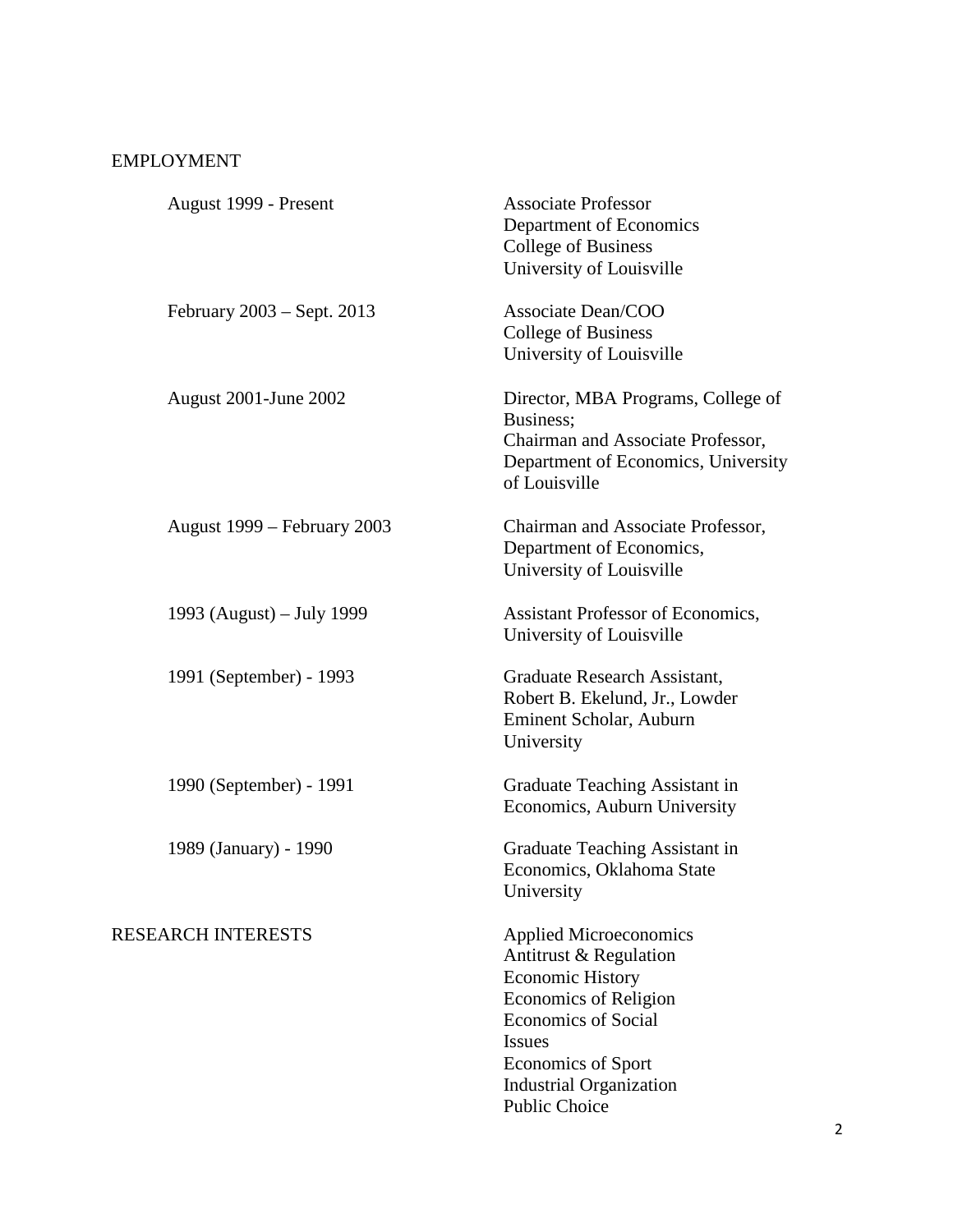### TEACHING EXPERIENCE

Principles of Microeconomics Principles of Macroeconomics Economics of Social Issues Money and Banking Intermediate **Microeconomics** History of Economic Thought Public Policy & Industrial Organization Senior Economics Seminar Foundations of Economics (MBA) Managerial Economics (MBA) Applied Economics (IMBA)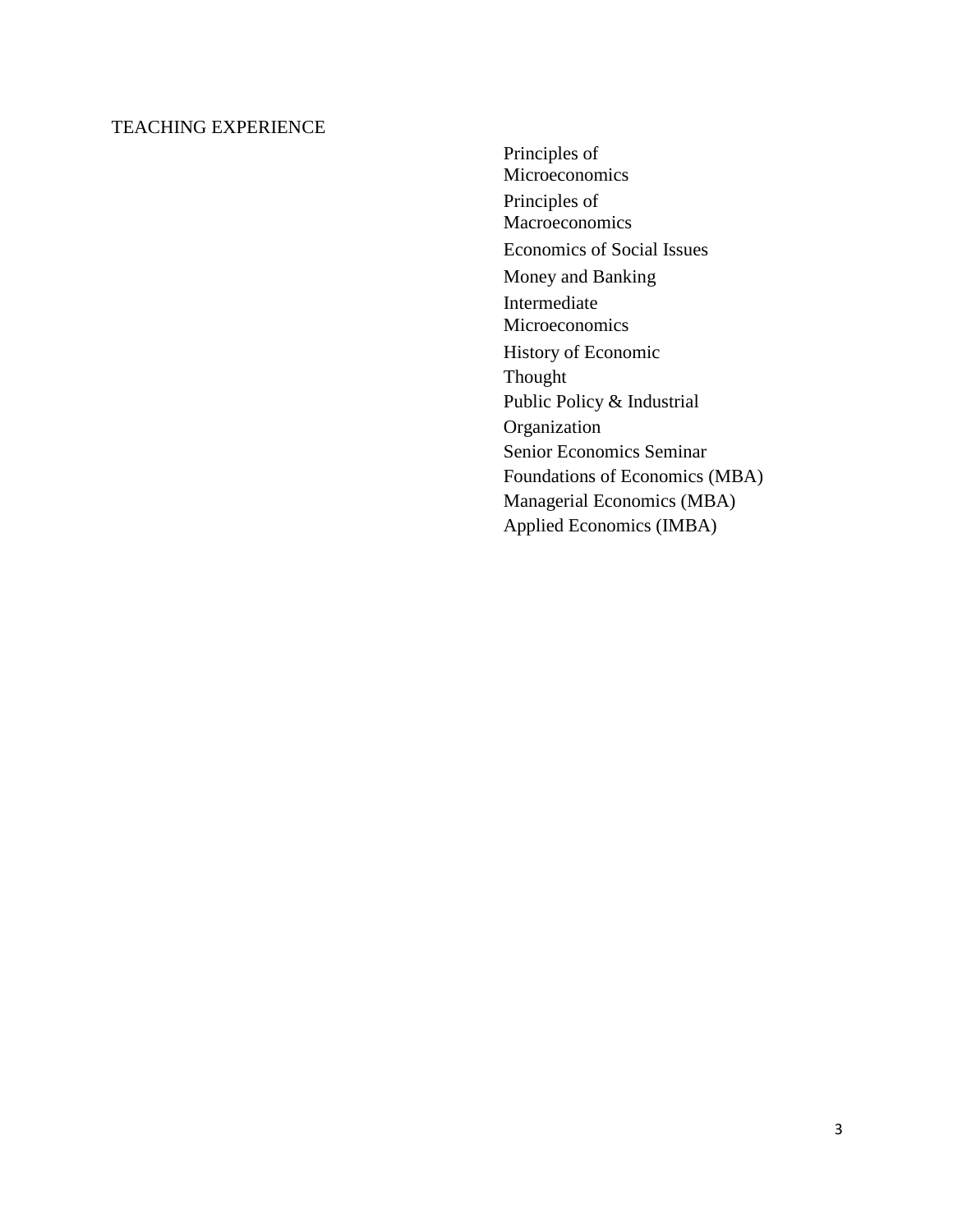### SCHOLARLY AND TRADE BOOKS

*Sacred Trust: The Medieval Church as an Economic Firm,* with Robert B. Ekelund, Jr., Gary M. Anderson, Robert F. Hébert, and Robert D. Tollison. *Oxford University Press*, Fall 1996. This book has been reviewed in *Journal of Economic Literature, Public Choice, The Journal of Interdisciplinary History, The Journal of Church and State, The Bulletin of the Association of Christian Economists,* and *Sociétal.*

### JOURNAL ARTICLES

*Insights Into Contemporary Issues Series* (Applied economics series in Business Quest), 2017- present. [http://www.westga.edu/~bquest/2017/insights.htm](http://www.westga.edu/%7Ebquest/2017/insights.htm)

- "U.S. Supreme Court Kicks Patent Trolls to the Curb*" Business Quest*, 2017, [http://www.westga.edu/~bquest/2017/kline1-2017.pdf](http://www.westga.edu/%7Ebquest/2017/kline1-2017.pdf)
- "Shooting at the Ball Park: Here We Go Again." *Business Quest,* 2017, [http://www.westga.edu/~bquest/2017/kline2-2017.pdf](http://www.westga.edu/%7Ebquest/2017/kline2-2017.pdf)
- "State Fairs and the Importance of Product Differentiation" *Business Quest*, 2017, [http://www.westga.edu/~bquest/2017/kline3-2017.pdf](http://www.westga.edu/%7Ebquest/2017/kline3-2017.pdf)
- "Amazon Prime Day: Is World Domination Far Behind?" *Business Quest*, 2017, [http://www.westga.edu/~bquest/2017/kline4-2017.pdf](http://www.westga.edu/%7Ebquest/2017/kline4-2017.pdf)
- "The 2017 Solar Eclipse and the Solar Power Industry." *Business Quest*, 2017, [http://www.westga.edu/~bquest/2017/kline5-2017.pdf](http://www.westga.edu/%7Ebquest/2017/kline5-2017.pdf)
- "Cable Television Encryption and Options for Trimming Your Cable Bill." *Business Quest*, 2017, [http://www.westga.edu/~bquest/2017/kline6-2017.pdf](http://www.westga.edu/%7Ebquest/2017/kline6-2017.pdf)
- "How to Reduce the Opioid Epidemic: Legalize Recreational Marijuana." *Business Quest*, 2017, [http://www.westga.edu/~bquest/2017/kline7-2017.pdf](http://www.westga.edu/%7Ebquest/2017/kline7-2017.pdf)

"What to Expect in Pursuing An Administrative Role: Lessons From A Decade in the Dean's Suite." Business Quest, 2016. [http://www.westga.edu/~bquest/2016/lessons2016.pdf](http://www.westga.edu/%7Ebquest/2016/lessons2016.pdf)

"Terrorism and Mass Shootings: Another Call for the Wrong Regulatory Approach." Business Quest, 2016. [http://www.westga.edu/~bquest/2016/shootings2016.pdf.](http://www.westga.edu/%7Ebquest/2016/shootings2016.pdf)

"Students are Smarter, But Have They Changed?" *Business Quest* (B>Quest), April 2015. [http://www.westga.edu/~bquest/2015/students2015.pdf.](http://www.westga.edu/%7Ebquest/2015/students2015.pdf)

"The Impact of Non-Normality and Misspecification on Merger Event Studies," with J.D. Jackson and Sarah J. Skinner, *International Journal of the Economics of Business,* Volume 13, no. 2, July 2006, pp. 247-264.

"Misleading Inferences from Panel Unit-Root Tests: A Comment," with G.S. Ford and J.D. Jackson. *Review of International Economics*. Volume 14, Issue 3, August 2006.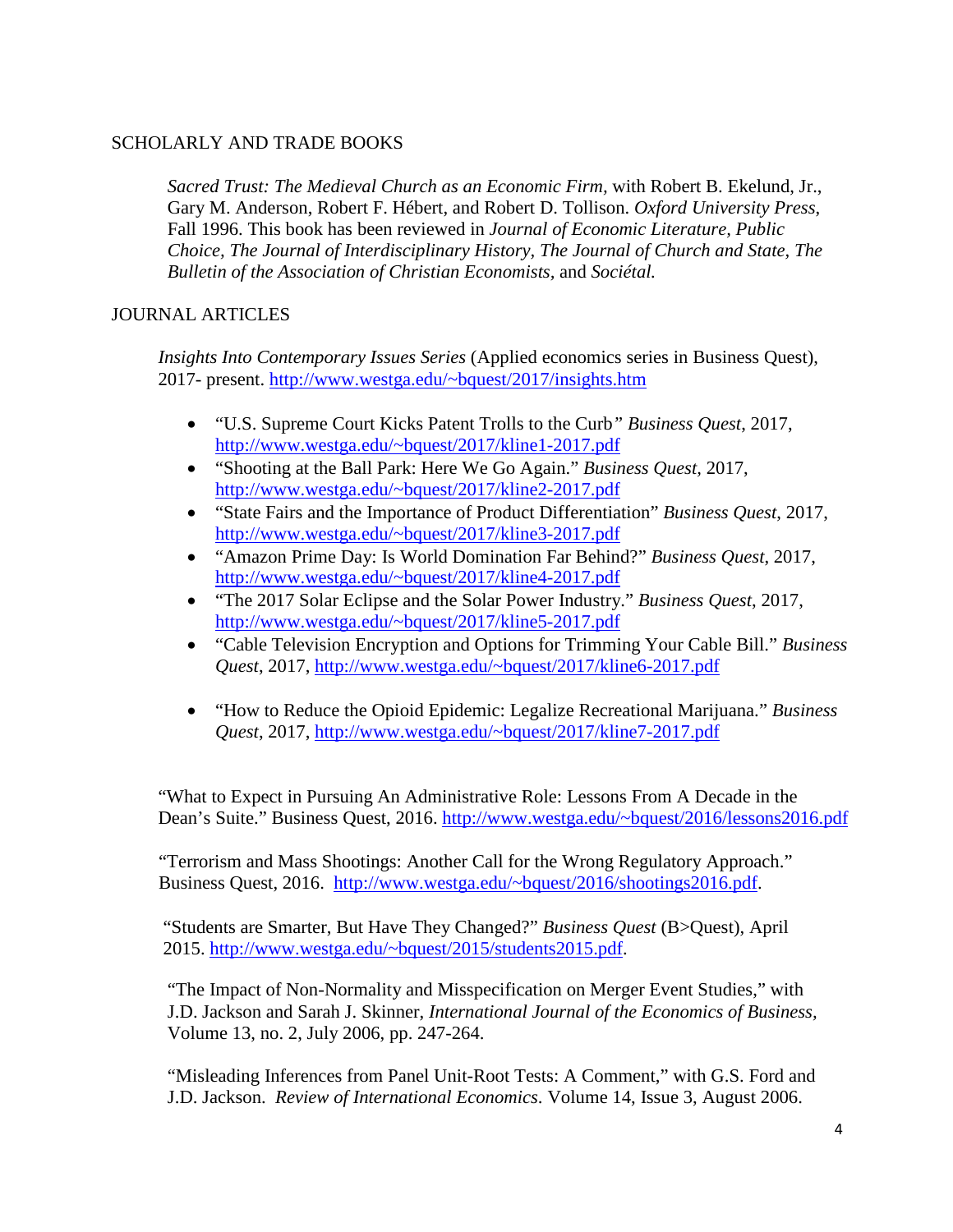#### JOURNAL ARTICLES, continued

"Discrimination and Minority Ownership in Radio Broadcasting: Some Preliminary Evidence," with George S. Ford and Barry Haworth. *International Journal of the Economics of Business*, vol. 10, no. 3, Nov. 2003, pp. 359-371.

"The Demand for Unbundled Elements in Telephony Revisited." *Atlantic Economic Journal*, Vol. 31, No. 1, March 2003, p. 119.

"Cost Analysis of Rapid HIV Test Use, Emergency Department Treatment of Occupational Exposures," with J. Celeste Kallenborn, Timothy G. Price, and Ruth Carrico. *Infection Control and Hospital Epidemiology*, Vol. 22 (5), 2001, pp. 289-293.

"Differences in Predictors of Grade Point Average for Internal and External Master of Business Administration Students," with S. F. Gohmann. *Journal of Business Education*  1 (Fall 2000): 24-32.

"The Determinants of Web Use Within The Economics Principles Course," with Barry Haworth. *The Internet and Higher Education* 2(4) Fall 2000: 197-209.

"The Medieval Church and Rents From Marriage Market Regulations," with Robert B. Ekelund, Jr. *Journal of Economic Behavior and Organization* 32, 1997, 215-245*.*

"Marriage, Divorce, and Prostitution: Economic Sociology in Medieval England and Enlightenment Spain," with Robert B. Ekelund, Jr., and Donald R. Street. *European Journal of the History of Economic Thought* 3:2 (Summer), 1996, 183- 199.

"The Medieval Monastery As Franchise Monopolist." *Journal of Economic Behavior and Organization* 27, 1995, 119-128.

"Political Choice and the Child Labor Statute of 1938: Public Interest or Interest Group Legislation?" with Elynor Davis and Robert B. Ekelund, Jr. *Public Choice* 82,1995, 85- 106. (This paper has been reprinted in *The Foundations of Regulatory Economics*, Robert B. Ekelund, Jr. (ed), *Edward Elgar*, 1998.)

"America's Alternative to Marshall: Property, Competition, and Capitalism in Hadley's *Economics* of 1896," with Robert B. Ekelund, Jr. *Journal of The History of Economic Thought* 16 Spring, 1994, 1-26.

"Can Entrepreneurship Be 'Unproductive?' Towards An Evolutionary Interpretation," with Robert B. Ekelund Jr. *Review of Social Economy* Winter, 1994, 266-279.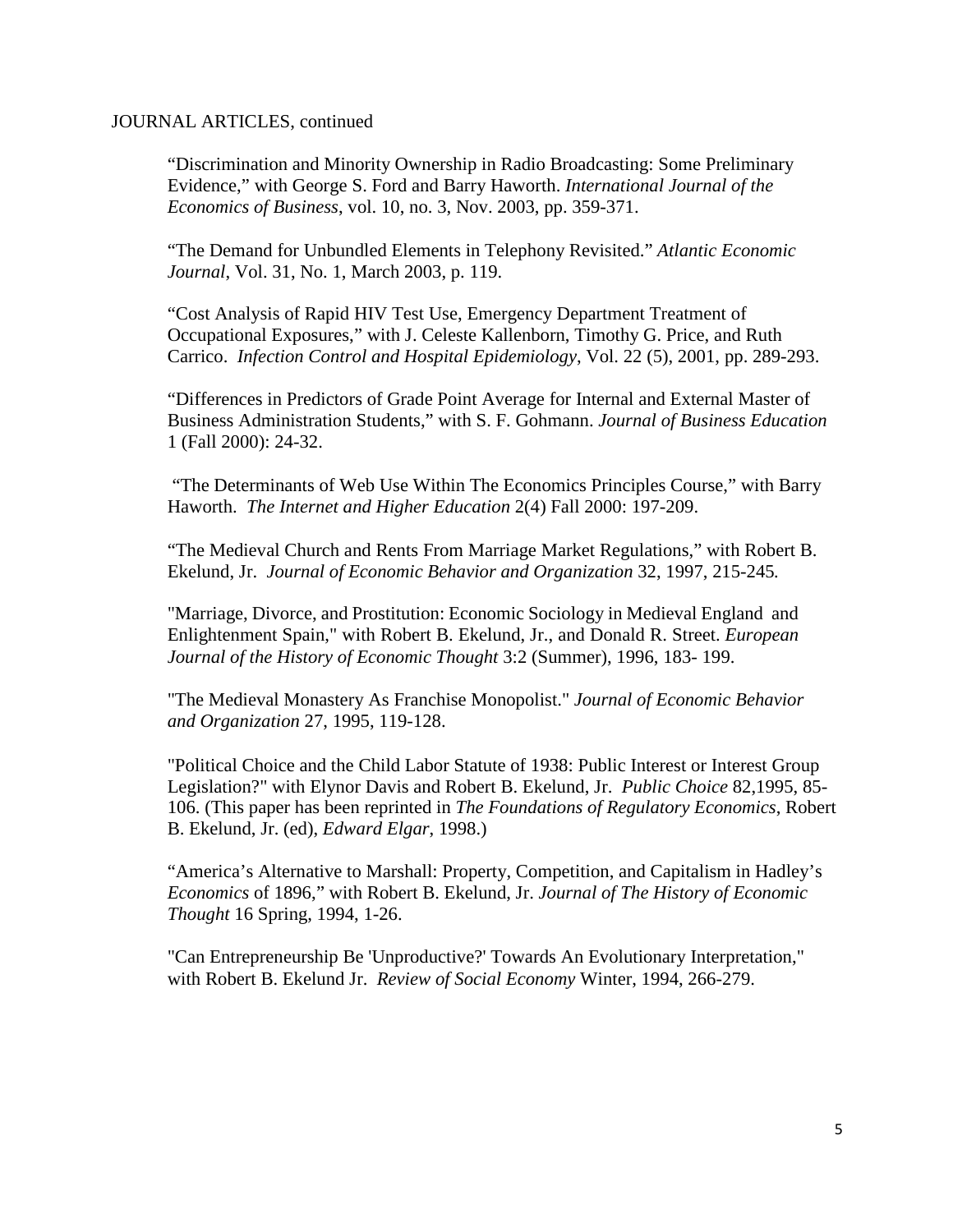### SCHOLARLY BOOK CHAPTERS

"Sir Hubert D. Henderson," in *An Encyclopedia of Keynesian Economics*, *Second Edition*. Edited by Thomas Cate. *Edward Elgar Publishing, Ltd*., 261-263, (2013).

"Theories of Expectations," in *An Encyclopedia of Keynesian Economics*, *Second Edition*. Edited by Thomas Cate. *Edward Elgar Publishing, Ltd*., 183-186, (2013).

"Event Studies for Merger Analysis: An Evaluation of the Effects of Non-Normality on Hypothesis Testing," with G. S. Ford, in *Antitrust Policy Issues*, Patrick Moriati, ed. New York: Nova Science Publishers, 133-156, (2006).

"Arthur Twining Hadley" in *The Biographical Dictionary of American Economists*, Ross Emmett, ed., London: Contiuum, 2006.

"The Public Choice Approach to Economic History," with Robert B. Ekelund, Jr, in *The Elgar Companion to Public Choice*, William F. Shughart II and Laura Razzolini, (eds), Cheltenham: Edward Elgar, (2001).

"Monasteries as Agents of the Corporate Church," in *Sacred Trust*, Ch. 3, with R. Ekelund, R. Hébert, R. Tollison, and G. Anderson. Reprinted in *The Economics of Property Rights*, Svetozar Pejovich, ed., Vol. II, Part I, Chapter 6, in *The International Library of Critical Writings in Economics*, series editor: Mark Blaug. Cheltenham: Edward Elgar, (2000).

"Football's Landscape." with John F. Rooney Jr., in *The Theater of Sport*, edited by Karl Raitz, *Johns Hopkins University Press,* 1995.

## TRADE PUBLICATIONS, SCHOLARLY BOOK REVIEWS, PEDAGOGY, AND EDITORIALS

## *Trade Publications*

"Gun Control in Nazi Germany," *Mises Daily*, Mises Institute, Auburn AL (May 9, 2014). [http://mises.org/preview/6747/Gun-Control-in-Nazi-Germany.](http://mises.org/preview/6747/Gun-Control-in-Nazi-Germany)

Article was subject of radio interview on "Freedom Works" radio show (www.thefreedomworks.com) on 5/12/14 (fielded by Mark Thornton, Mises Institute). This article received over 2,100 recommendations and likes from the Mises.org website and was shared on numerous other websites, Twitter, Google+, and Facebook. Some examples of websites where the article was reprinted include: Before It's News [\(http://beforeitsnews.com/economy/2014/05/gun-control-in-nazi-germany-2621094.html\)](http://beforeitsnews.com/economy/2014/05/gun-control-in-nazi-germany-2621094.html)) , Prudent Investor Newsletters [\(http://prudentinvestornewsletters.blogspot.com/2014/05/how-nazi-regimes-gun](http://prudentinvestornewsletters.blogspot.com/2014/05/how-nazi-regimes-gun-)prohibition-lead.html) , The Mises Economics Blog [\(http://bastiat.mises.org/2014/05/gun-control-in-nazi-germany/\),](http://bastiat.mises.org/2014/05/gun-control-in-nazi-germany/)) LewRockwell.com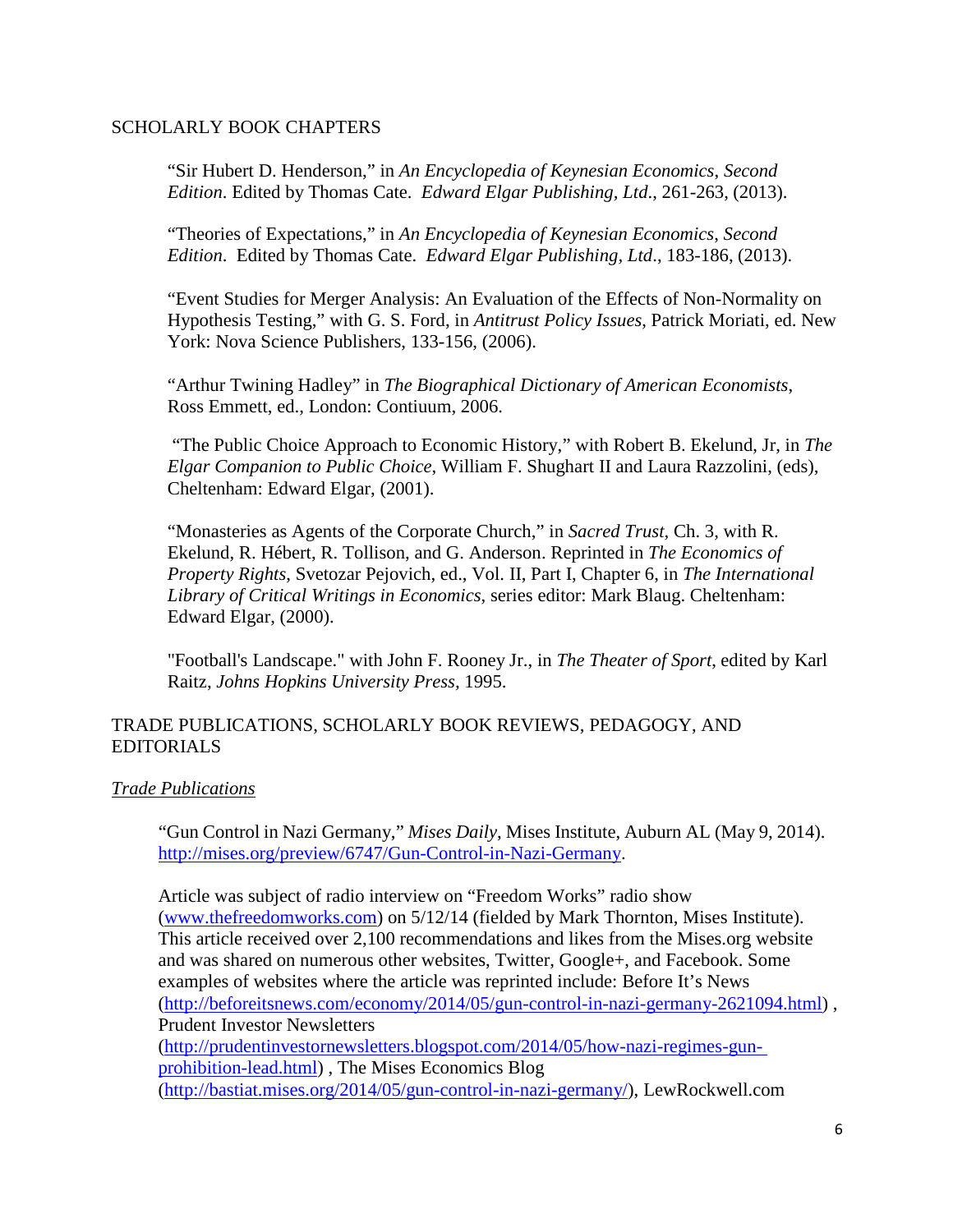[\(http://www.lewrockwell.com/2014/05/audrey-d-kline/nazi-gun-control/\),](http://www.lewrockwell.com/2014/05/audrey-d-kline/nazi-gun-control/)) Facebook Gun Control https:/[/www.facebook.com/topic/Gun-control/106599329377264 ,](http://www.facebook.com/topic/Gun-control/106599329377264) Financial Survival Network [\(http://financialsurvivalnetwork.com/2014/05/gun-control-in-nazi](http://financialsurvivalnetwork.com/2014/05/gun-control-in-nazi-)germany/ ), World Liberty News [\(http://worldlibertynews.com/gun-control-in-nazi](http://worldlibertynews.com/gun-control-in-nazi-)germany/), Project for a New American Revolution [\(http://www.pnar.org \)](http://www.pnar.org/), I Value My Gun Rights [\(http://ivaluemygunrights.com/2014/05/12/gun-control-in-nazi-germany](http://ivaluemygunrights.com/2014/05/12/gun-control-in-nazi-germany-)audrey-d-kline-mises-daily/).

"Gun Prohibition Increases the Demand for Guns," *Mises Daily*, Mises Institute, Auburn AL (October 8, 2013). (Note: While not an exhaustive list, this article has been reprinted by 40+ websites, some of which include: Financial Survival Network, Personal Liberty Digest, Liberty Wars, The Liberty Caucus, Right Side News, I4U News, Ron Paul News, Ron Paul Forums, The Gun Wire, Gun News Daily, AmmoLand Shooting Sports News, Newtown Newswire -Topix, The Smoking Chamber, Top Libertarian.com, The InnoPlex Ion, EqualForce.net, The Michael Dukes Show, The Buzz on Gun Control, SilencerTalk, Capitalist Rebellion. (Note, this article had over 1,000 facebook likes from the Mises website alone (and many others from facebook directly), many retweets and shares (globally), as well as a Mises Video Response by Dr. Mark Thornton [\(http://www.youtube.com/watch?v=LtgqYEMqWqY&feature=youtu.be\).](http://www.youtube.com/watch?v=LtgqYEMqWqY&feature=youtu.be))

"Internet Exercises to Accompany *Economics*," 7th edition, by Robert B. Ekelund, Jr., Rand Ressler, and Robert D. Tollison; (with Barry Haworth). Addison – Wesley – Longman, (2006).

"DaimlerChrysler," in the *Encyclopedia of Capitalism*, Syed B. Hussain, ed. New York: Golson Books, Ltd., Facts on File Publications, (June 2004).

"Ford Motor Company," in the *Encyclopedia of Capitalism*, Syed B. Hussain, ed. New York: Golson Books, Ltd., Facts on File Publications, (June 2004).

"General Motors," in the *Encyclopedia of Capitalism*, Syed B. Hussain, ed. New York: Golson Books, Ltd., Facts on File Publications, (June 2004).

"United Parcel Service," in the *Encyclopedia of Capitalism*, Syed B. Hussain, ed. New York: Golson Books, Ltd., Facts on File Publications, (June 2004).

"Internet Exercises to Accompany *Economics*," 6<sup>th</sup> edition, by Robert B. Ekelund, Jr. and Robert D. Tollison; (with Barry Haworth). Addison – Wesley – Longman (2000).

"Arthur Twining Hadley," with Robert B. Ekelund, Jr., in *American National Biography*, edited by John A. Garraty, *Oxford University Press,* 1999.

*Instructor's Manual to Accompany A History of Economic Theory and Method*, 4th edition, (Robert B. Ekelund, Jr. and Robert F. Hébert). New York: McGraw-Hill, 1997.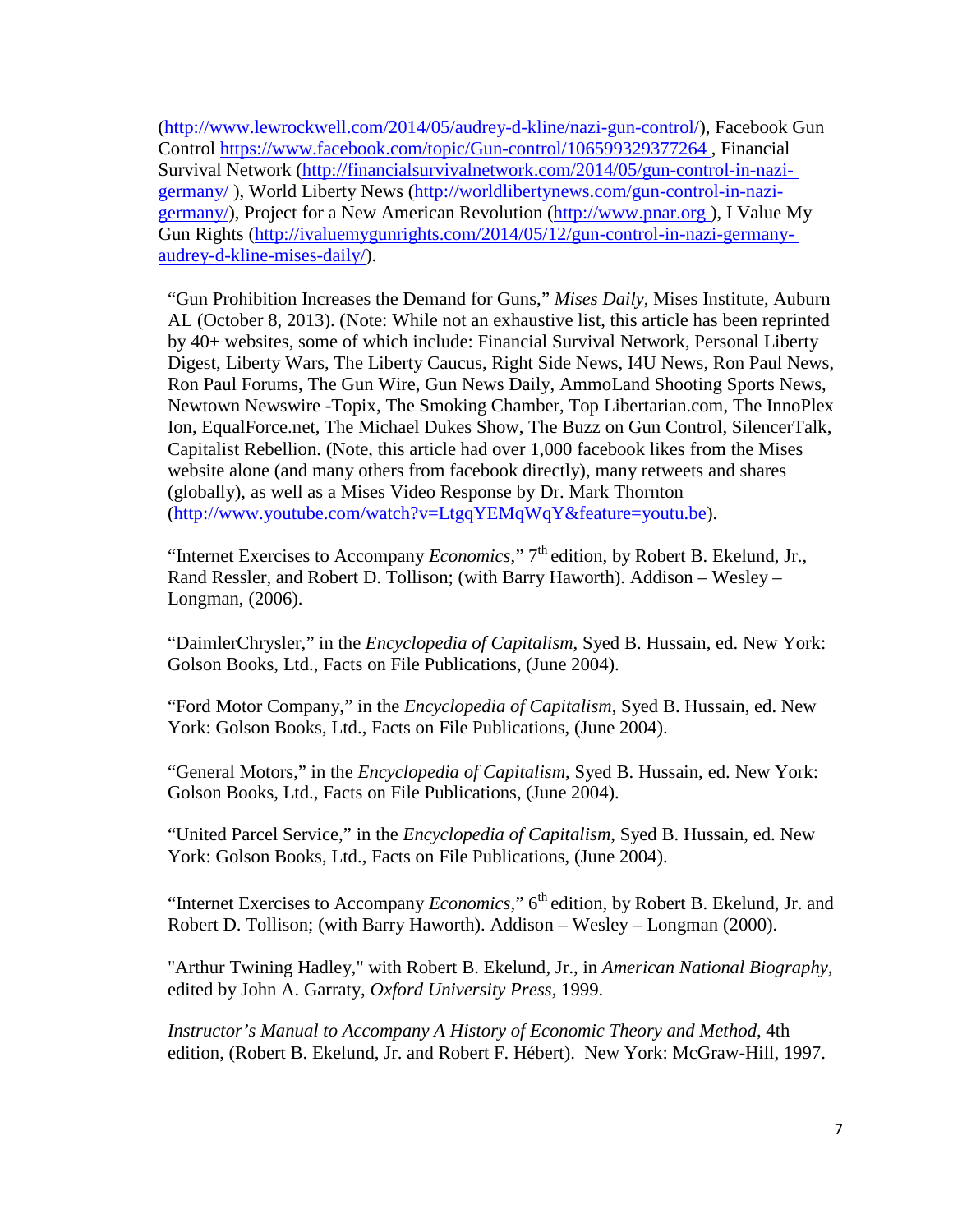# *Scholarly Book Reviews*

- *Patent Trolls: Predatory Litigation and the Smothering of Innovation, by William J. Watkins, Jr.". The Independent Institute (2013).* Reviewed for *Quarterly Journal of Austrian Economics, Vol 18, No. 3, 2015 (forthcoming)*.
- *Gun Control in the Third Reich, by Stephen P. Halbrook, The Independent Institute (2013).* Reviewed for *Quarterly Journal of Austrian Economics, Vol 17, No. 2, 2014, pp. 264-270.*
- *Public Choice Interpretations of American Economic History, Edited by H.C. Heckelman, J.C. Moorhouse, and R.M. Whaples.* Reviewed for *Public Choice, Vol. 112 Nos. 1-2, 2002, pp. 203 - 206.*
- *Public Policy Toward Cable Television: The Economics of Rate Controls*, by T. W. Hazlett and M. L. Spitzer. Reviewed for the *Southern Economic Journal*, July 1999.
- *Profits & Morality*, Edited by Robin Cowan and Mario J. Rizzo. Reviewed for the *Southern Economic Journal*, April 1996.
- *Private Choices and Public Health: The AIDS Epidemic in an Economic Perspective*, by Tomas J. Philipson and Richard A. Posner. Reviewed for the *Southern Economic Journal*, July 1995.
- *The Economics of Marriage and Divorce*, by Shoshanna Grossbard-Schechtman. Reviewed for the *Southern Economic Journal* April, 1994.

# *Editorials*

- "More changes in store for telecom industry," *Business First*, p. 63, March 29, 2002.
- "Benefits of pro sports on economy often overstated," *Business First*, p. 67, April 27, 2001.
- "Productivity of Universities' Degree Programs: A Misleading Picture," *The Courier Journal*, p. A8, March 6, 2000.
- "Regulated Monopoly is worse than Monopoly," with Barry Haworth. *Business First*, April 26, 1999, p. 7.
- "Is Microsoft a Good Monopoly or Bad?" with Barry Haworth. *Business First* April 20, 1998, p. 7.
- "Good Government Speaks For Consumers Once More," with Barry Haworth. *Business First*, March 15, 1999, p. 7.
- "Competition Will Decrease Cable Rates: On Curbing Cable Costs," with G.S.Ford. *Business First* September 6, 1993, p. 7.
- "TKR Cable Not Living Up To Promises To Cut Rates," with George S. Ford. *The Louisville Cardinal*, September 2, 1993, p. 15.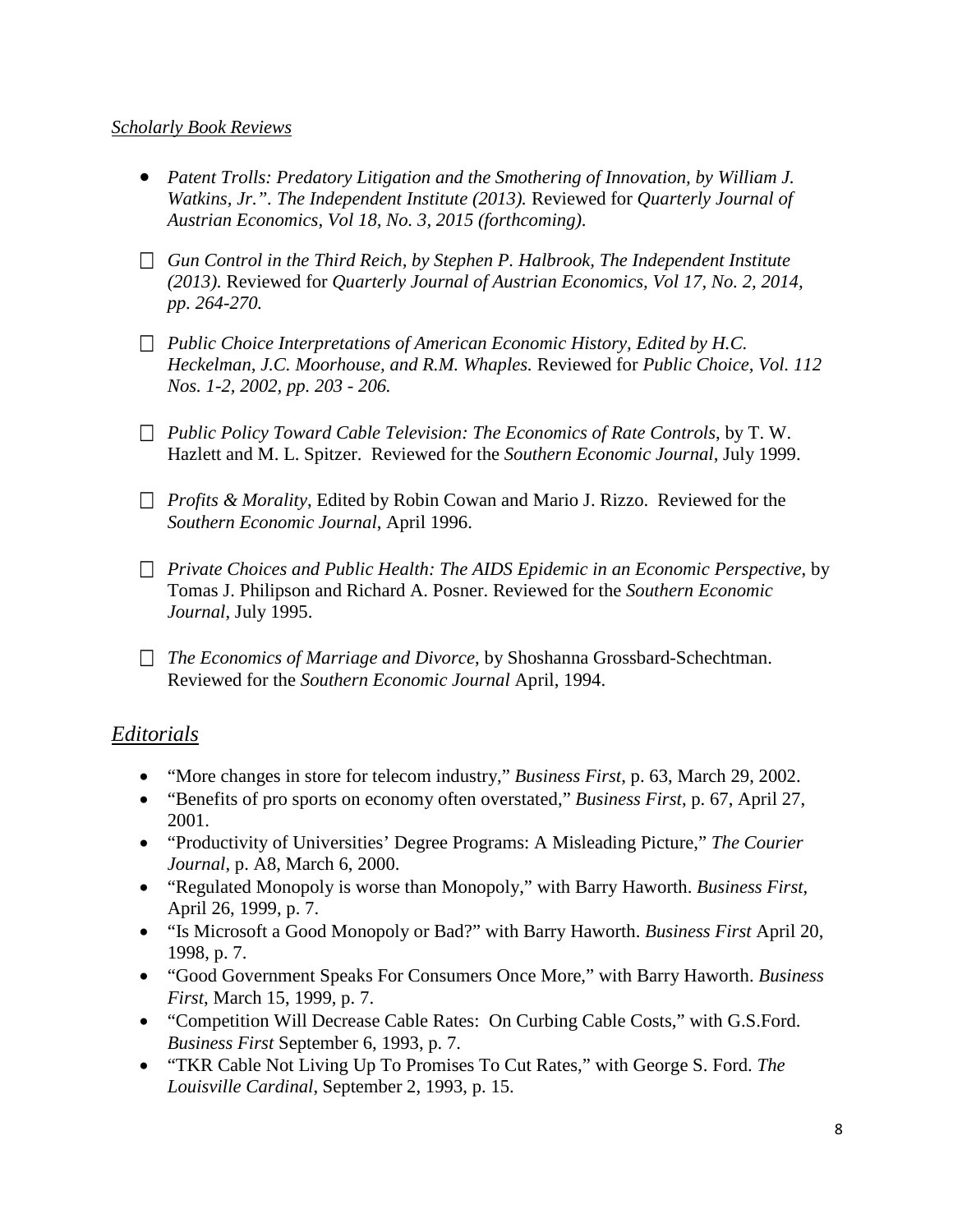# CONSULTING EXPERIENCE

- "A Cost Comparison Between the Archdiocese of Louisville School System and the Jefferson County Public School System," with Paul A. Coomes. Prepared for the Archdiocese of Louisville, March 1994.
- "The Estimated Financial Impact of A Shut-down of the Catholic School System in Jefferson County, Kentucky," with Paul A. Coomes. Prepared for the Archdiocese of Louisville, March 1994.
- Economic Consultant to Ron Russell, Attorney at Law, Louisville, KY, August 1994.
- Economic Consultant to Uni-Tow, Inc., Louisville, KY, August 1994 1995.
- Economic Consultant to Brown, Todd & Heyburn, New Albany, IN. Sept. 1994 1995.
- Economic Consultant to Oldfather & Morris, Louisville, KY, November 1994 1995.
- Economic Consultant to Celebrezze & Holloway, 1995 1996.
- Office of the Attorney General, Consumer Protection Division, Gasoline Study. Summer 2001- 2002.

# BOARDS OF DIRECTORS

- Community Foundation of Louisville, Louisville, KY September 2013-Present.
- Social Review Committee, Impact Investing, Community Foundation of Louisville. Sept 2013 – Present.
- Grants, Partnerships, Strategy Committee, Community Foundation of Louisville, 2014 present.
- Metro United Way, Human Resources Team. Fall 2000 present.
- St. Francis School Board of Trustees, Goshen KY, August 2008-June 2013. (Elected Vice Chairman, Treasurer, and Secretary).

# COLLEGE & UNIVERSITY SERVICE

## *Samples of Service include:*

- College of Business AACSB Reaccreditation Report & Visit 2008, 2013: Responsible for writing, compiling, and production of COB reaccreditation report. Responsible for planning and hosting the review team visit.
- Chair, College of Business Student Grievance Committee
- As associate dean, college liaison to University administration for academic matters, accreditation matters (SACS & AACSB), and personnel matters.
- College oversight of graduate programs, domestic and international.
- Coordination of all graduate program and college-wide external surveys for College
- University Council of Research Deans
- University Council of Associate Deans
- Graduate School Deans Committee
- University Personnel Policies Committee
- University SACS Reaccreditation Committee
- MBA Curriculum Committee
- Undergraduate Studies Committee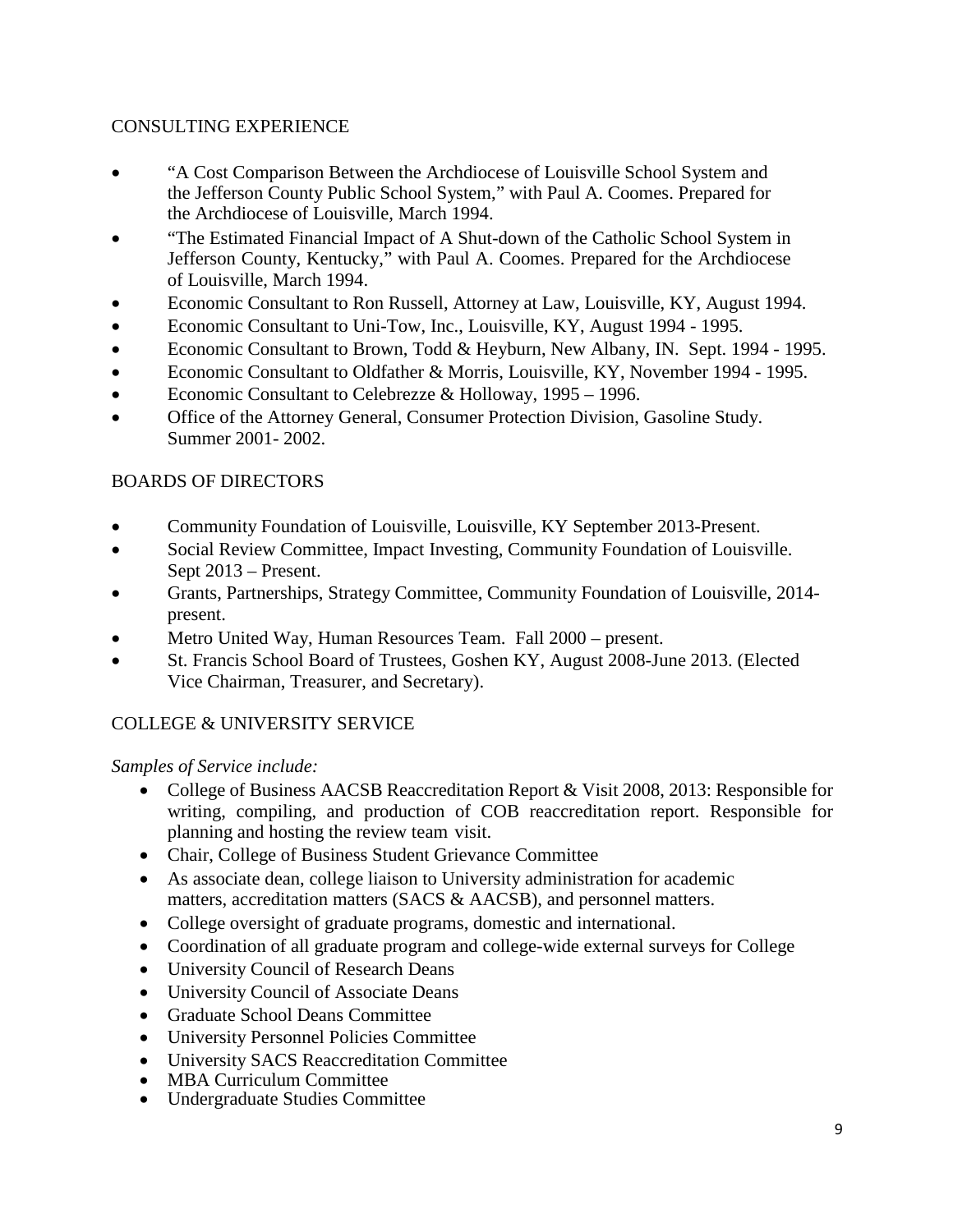### HONORS & AWARDS

- Leadership Louisville, 2002
- Judge for *Business First* "40 under 40", 2002
- Outstanding Graduate Teaching Award, College of Business & Public Administration, University of Louisville, 1997.
- Appointed to Graduate Faculty, University of Louisville, Spring 1997.
- Entrepreneurship Research Funding, College of Business & Public Administration, University of Louisville, Summer 1997 (partial) and Summer 1998.
- President's Research Initiative Grant, Univ. of Louisville, Spring1994.

## ACADEMIC PROFESSIONAL PARTICIPATION

Discussant of "Religious Contracts and the Market for Meta-Credence Goods," by Robert B. Ekelund, Jr., and Robert D. Tollison, at the Southern Economic Association, Charleston, SC. November 2006.

Leadership Development Program, Center for Creative Leadership, Greensboro, NC. March 2001.

"Economic Analysis of Ultrasound Implementation in the Emergency Department," with J.C. Kallenborn, M.N.S. Mallory, M. Welch, and D. Ettin. Presented at the 2001 Southeast Regional Meeting of the Society for Academic Emergency Medicine.

"The Determinants of Web Use Within the Economic Principles Course" with Barry Haworth. Presented at the 69<sup>th</sup> Annual Conference of the Southern Economic Association, November 1999, and at the Kentucky Conference on the Scholarship of Teaching and Learning, May 2000.

"Emergency Department Management of Occupational Exposures: Cost Analysis of Rapid HIV Test," with J. Celeste Kallenborn, Timothy G. Price, and Ruth Carrico. Presented at American Association of Critical Care Nurses, National Teaching Institute, May 22-26, 2000.

"Antitrust in the New Economy: The Microsoft Case," with Barry Haworth. Presentedat the 35<sup>th</sup> Annual Meeting of the Missouri Valley Economics Association, February 1999.

"The Political Economy of the Medieval Church," and discussant of "Authority Versus Freedom in Quesnay's Thought," by Robert F. Hébert. Presented and discussed at the 65th Annual Conference of the Southern Economic Association, November 1995.